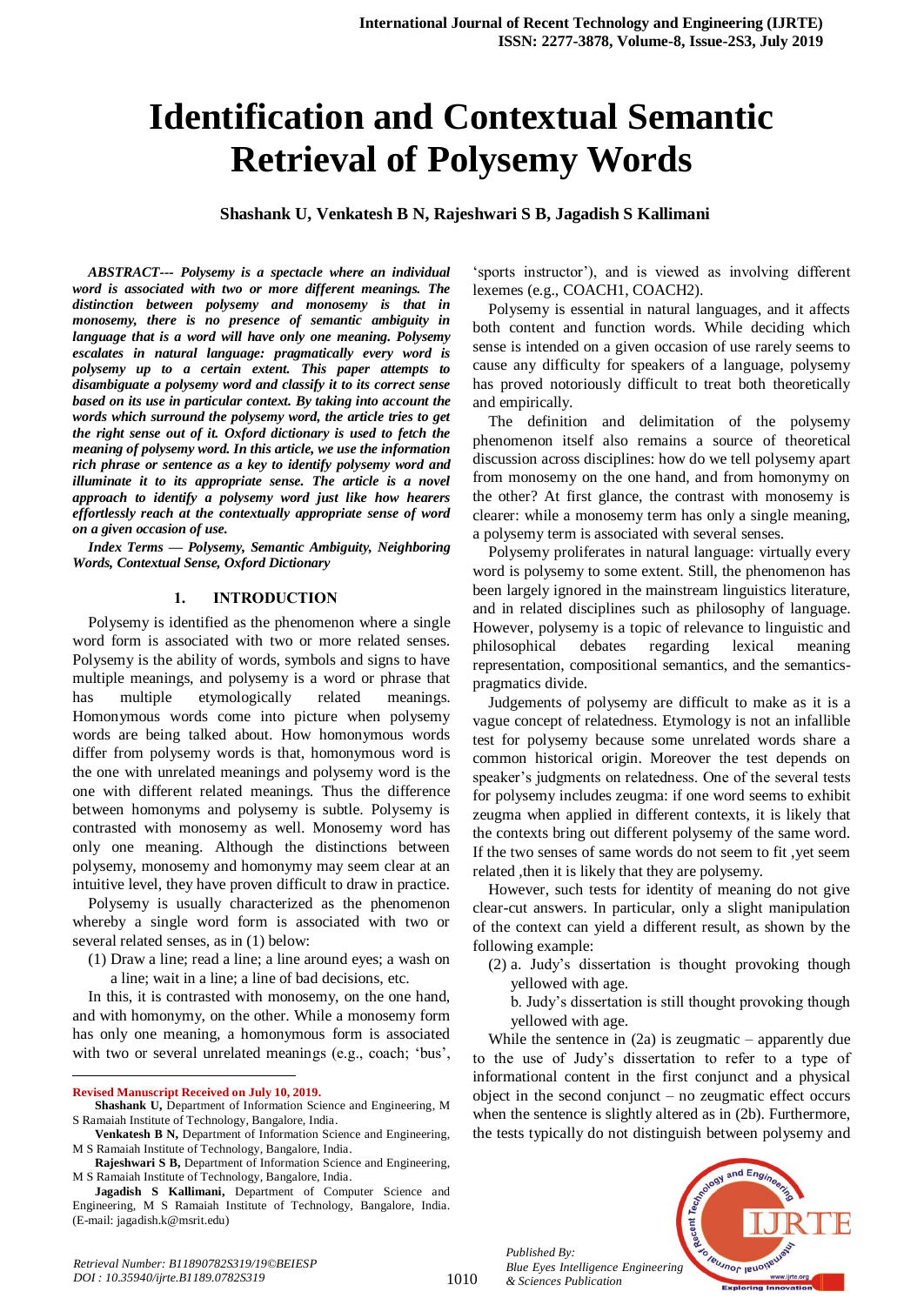homonymy – that is, they do not distinguish between senses or meanings that are related and those that are unrelated – both of which come out as instances of a more general phenomenon of lexical ambiguity. The fact that this test again depends on speaker's judgments on relatedness, however, means that this test for polysemy is not infallible, but is rather merely a helpful conceptual aid.

It is customary in the literature to distinguish between regular or logical polysemy, on the one hand, and irregular or accidental polysemy, on the other. In formal semantic and computational approaches, regular polysemy is typically analyzed as being generated by lexical rules, in this way accounting for the productivity and cross-linguistic availability of the patterns of sense extension and at the same time avoiding a listing of all senses for the words. Irregular polysemy, on the other hand, is described as cases where the semantic distinction between the meanings for a word cannot be found in any other word of the given language. The English verb 'run' may be an example of this: its different senses in run a mile, run a shop, run late, run on gasoline, etc. seem idiosyncratic to this particular lexical item, and may each have arisen as a result of different lexical semantic or pragmatic processes, such as for instance specification, loosening, metaphorical extension, and so on.

However, the distinction between regular and irregular polysemy is not clear-cut either. As to irregular polysemy, there appears to be degrees of irregularity, with some cases being clearly idiosyncratic, and others constrained by the way meaning chains tend to develop.

Identification of polysemy words is one of the important works in any language for its technological development. Several related works are carried out in this field. Various papers, consisting of methods to solve this problem, are presented by various scholars [1],[2] and [3].

The aim of this research was to develop a solution for identification of polysemy word. Similar works have been carried out mainly by [3] and [4] by using computational linguistic tools like Wordnet.

This paper provides a brute force approach to identify polysemy word and finding its appropriate sense based on its use in a context. The method keeps track of words that surround ambiguous word and accordingly the word's meaning will be retrieved from Oxford dictionary, the vocabulary tool used in this approach. There will be many meanings for the ambiguous word available in the dictionary, but our methodology picks the right meaning for that ambiguous word by considering its neighboring words.

#### **2. RELATED WORKS**

Recent work on polysemy is as varied as is the phenomenon itself, both in its focus and methods. In general linguistics, polysemy received little attention for many years, mainly due to the predominance of generative grammar with its focus on the sentence as the central unit of meaning. However, with the emergence of the cognitive grammar during the 1980s polysemy emerged on the research agenda as a key topic in lexical semantics, in particular as a result of the pioneering studies conducted by George Lakoff (1987) and Claudia Brugman (1988) on the polysemy of English prepositions. Alongside the cognitive linguistic movement, polysemy has become a central topic

of investigation within many formal and computational semantic approaches, starting with Pustejovsky's (1995) seminal work on the topic and most recently culminating in Asher's (2011) monograph Lexical Meaning in Context. With their focus on semantic compositionality, these accounts have focused mainly on logical polysemy, which seems to be more tractable from a formal/computational point of view. In addition to these two main trends in the research on polysemy, much of the work conducted within the relatively new field of lexical pragmatics has a direct bearing on the topic (e.g., Carston, 2002; Recanati, 2004; Wilson & Carston, 2007). These approaches are mainly concerned with how polysemy 6 relates to the interaction between linguistically-encoded content and contextual information in the derivation of speaker-intended meanings. In the psycholinguistic literature, polysemy has attracted interest due to the issues it raises for semantic representation, in particular, how the mental lexicon represents polysemy compared with homonymy, a distinction that has been investigated using different methods and techniques.

An approach to identify the most frequent sense of a polysemy word is proposed in [1]. They have introduced two concepts that can benefit detection: companions, which are most frequently co-occurring words, and the most frequent translation in a bi-text. An approach for word sense disambiguation is proposed in [2]. In this approach, by using Wordnet, domains of each single word will be defined and a process of defining the best domain to be assigned to that particular word will be carried out. An approach for word sense disambiguation is also proposed in [3]. They have presented a knowledge based algorithm for disambiguating polysemy words using computational linguistics tool, Word Net. The task of word sense disambiguation requires finding out the similarity between the target word (word to be disambiguated) and the nearby words (words surrounding the target word in input text). An approach for identifying polysemy word is discussed in [4]. They propose a concept of context-related semantic set to identify the meaning of a word by considering the relations between the word and its contexts. Copestake and Briscoe (1995) suggest that the universal grinder (Pelletier, 1975), as well as a several conventionalized [5] sub-cases of it (meat-grinding, furgrinding, and so on) might apply in typical instances of regular polysemy such as the following:

- (3) a. There was rabbit all over the highway. (Universal grinding)
	- b. Steven had rabbit for dinner. (Meat-grinding)
	- c. The model wore rabbit on the catwalk. (Furgrinding)

In the examples in (3), the effect of the rules would be to create from a count noun denoting a physical object a mass noun with properties appropriate for not individuated substance (e.g., meat, fur, or general 'stuff'). The rules are seen as coming with specific interpretive predictions based on lexically stored information, so that, for instance, a mass use of an animal term would have a 'meat' sense as default.

> and Engi accent Tech **Veuanor lenoire**

*Published By: Blue Eyes Intelligence Engineering & Sciences Publication* 

1011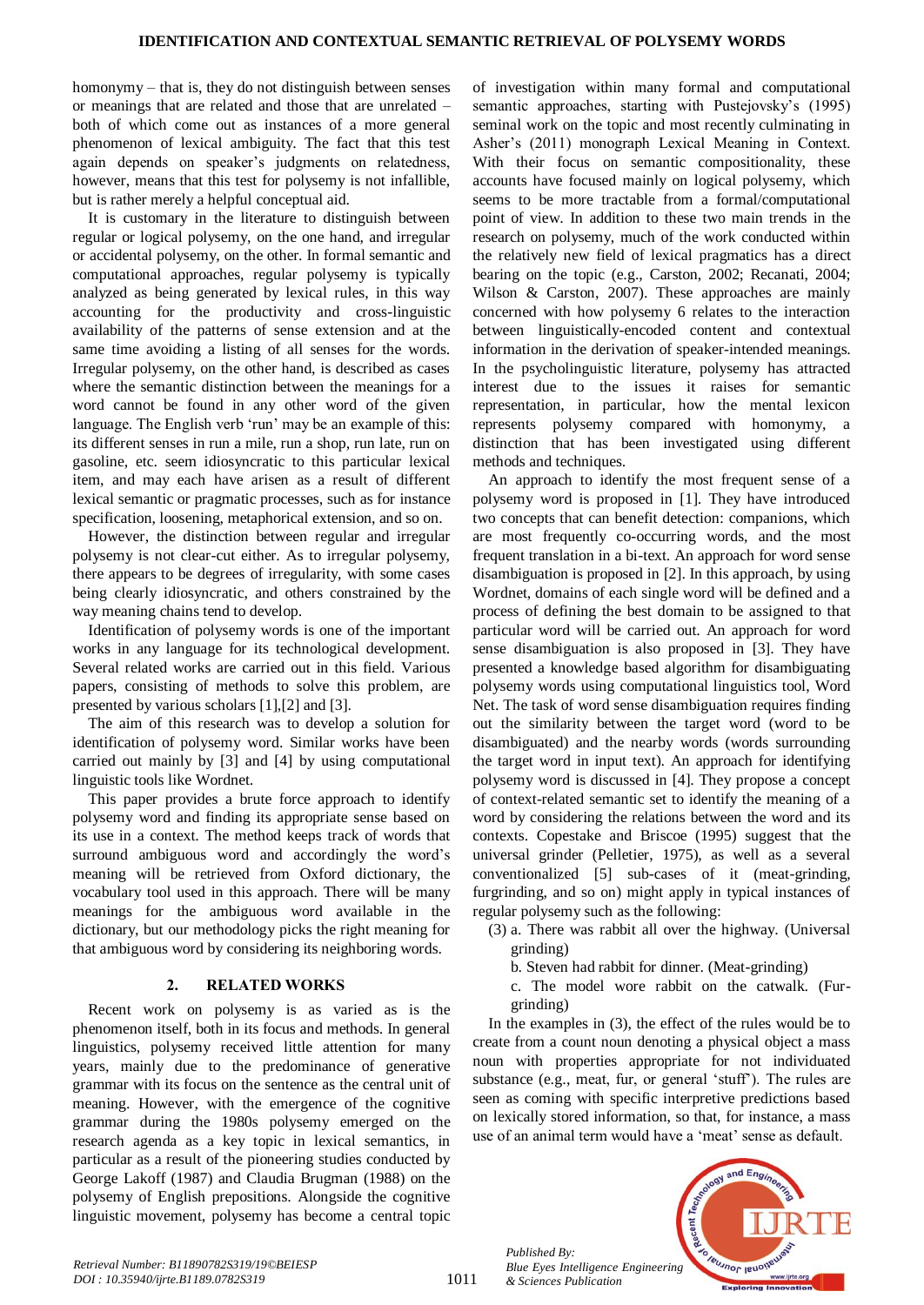Evans distinguishes between three types of polysemy [6]: conceptual polysemy, lexical polysemy, and inter-lexical polysemy. These are illustrated below:

- (4) That book is heavy/illegible/boring/long. ('tome'/'text'/'level of interest'/'duration').
- (5) We are in a room/in pain. ('container'/'state')
- (6) a. We are in pain/in a room ('state'/'spatial')

b. We are on the run/on the sand. ('state'/'spatial').

According to Evans, in (4) we have an instance of conceptual polysemy, in which an open-class lexical item (book) takes on slightly different interpretations in different contexts. The lexical polysemy in (5) involves, according to Evans, distinct lexical concepts conventionally associated with the preposition 'in'.

Finally, the novel concept of inter-lexical polysemy, exemplified by (6), involves systematic similarities between distinct lexical concepts associated with distinct lexical forms.

## **3. PROPOSED POLYSEMY ALGORITHM**

The algorithm involves the following steps to disambiguate the sense of polysemy word:

- Accept a sentence containing polysemy word
- Identify the polysemy word in a sentence
- Remove stop-words in the sentence and perform stemming of polysemy word
- Retrieve all possible meanings of the identified polysemy word using oxford dictionary
- Providing the contextual meaning of polysemy word by using the words which surround the polysemy word as clue words

#### **4. THE PROPOSED ARCHITECTURE**

- *Context Module*: This module consists of input text which contains the polysemy word.
- *Tokenizer*: For our language processing, we want to break up the input text into words and punctuation. The NLTK tokenizer is more robust. It tokenizes a sentence into words and punctuation.
- *Stop-words*: The NLTK stop-words from the NLTK corpus is used to remove the stop-words from the tokenized sentence.
- *Stemmer*: The Porter Stemmer is a well known stemming algorithm of NLTK. This is used to all the words including the polysemy word.
- *Database*: This includes a table that contains polysemy words along with their respective clue words.
- *Oxford Dictionary*: An API that is used to get all possible meaning of polysemy word.
- *Output module*: This module consists of meanings of polysemy word



**Figure 1: The Proposed Architecture** 

## **5. IMPLEMENTATION & RESULTS**

The implementation details are as follows:

- First a sentence containing polysemy word is accepted from the user interface. This input text is then fed to the context module.
- The algorithm then tokenizes the sentences into words using NLTK tokenizer. The NLTK stop-words remove all the stop-words from the tokenized sentence.
- All the words including the polysemy word are stemmed using NLTK's popular stemmer known as Porter Stemmer.
- The algorithm identifies the polysemy word and consults a database containing the polysemy word along with a set of clue words for that polysemy word.
- The oxford dictionary API is used to fetch all the meanings of polysemy word irrespective of its context.
- The clue words for the polysemy word can be used as a key for context.
- Finally the oxford dictionary fetches the appropriate meaning of polysemy word based on its use in context.